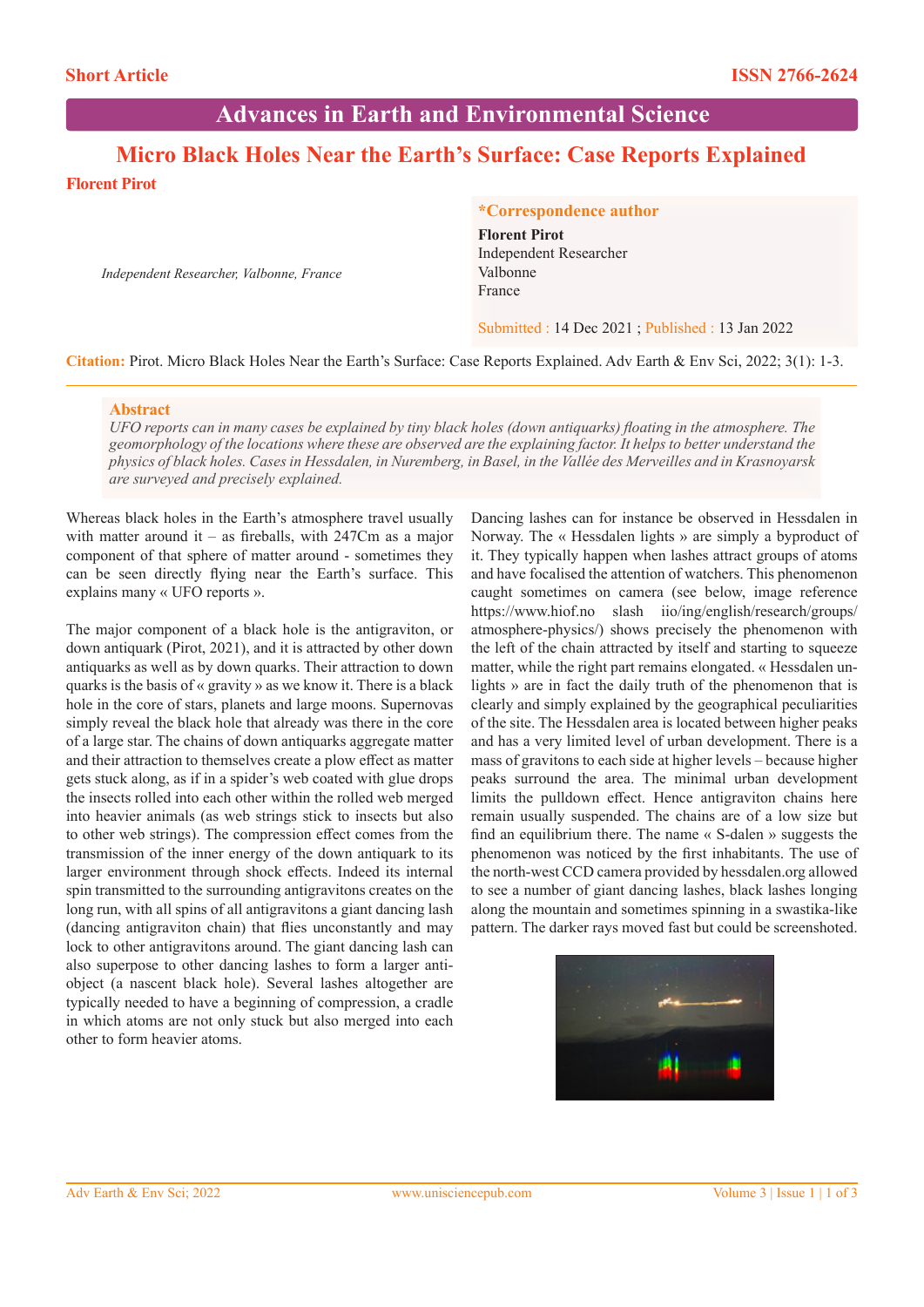

alen.org:1935/rtplive/\_definst\_/hessda



In this example some chains have been underlined by circling them in red. Other chains are present inbetween and as well elsewhere on the larger picture (in its far right for instance). This phenomenon is identical to what has been described above Nuremberg in 1561 : tubular objects, spears, crosses, crescents moving eratically in the sky. It is of an identical nature. Nuremberg was a growing city thanks to the Hanseatic trade and the Renaissance. It is located on a flat inbetween

hills. Some down antiquarks can hence get attracted above and

The geology of the Vallée des Merveilles in south-eastern France also suggests it is the best explanation for the « Sorcier » (Warlock) engraving, that shares similarities with the pattern circled in red in the most to the left case above and even more with the  $\alpha A \rightarrow \alpha$  on the top right (underlined in blue in the next image). Simply staying in that valley inbetween very tall mountains allowed to see the apparition of such a pattern.

A lone case of actual black hole impact has been observed in 2020 in Krasnoyarsk in Russia. The laws of physics that have been detailed in (Pirot, 2019) apply. The micro black hole glowing in blue went through a large housing building before crashing in the Karl Marx street where it left a hole, carrying behind it a plume of rumble creating a plume similar to what is described in 1561 in Nuremberg. The geology under Krasnoyark is dense and creates an appeal to antigravitons – usually in a fireball. But here the micro black hole came raw and was caught thanks to a CCTV.





Автор видео падения метеорита в Красноярске рассказал, зачем выл... 167 k vues · il y a 1 an 'n<sup>2</sup> ናወ  $\mathcal{P}$ ఉ  $1.9k$ Je n'aime pas Partager Créer Téléo Телекомпания Енисей **S'ABONNER** 58,5 k abonnés

stay afloat.